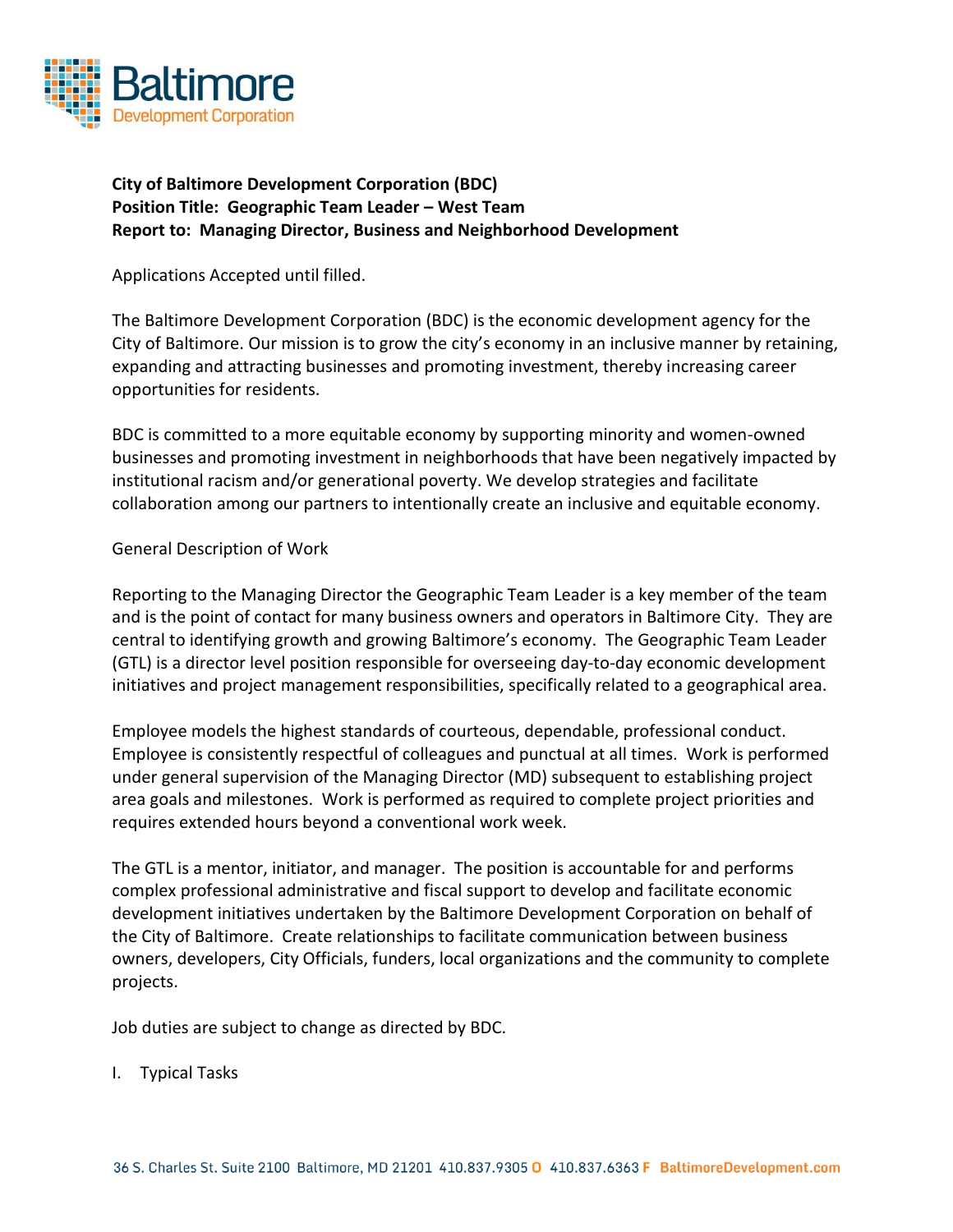• General Duties

Work involves supervisory responsibilities for professional, project managers and administrative support staff members.

Requires assembling, coordinating, motivating and directing staff, project teams and other public and private agencies he/she supervises; collaborates with all teams, as requested in the execution of growth and investment in Baltimore City.

Evaluate the needs of his/her assigned geographic areas and analyze data.

Attend, facilitate, and/or present at public and community meetings as necessary.

Responsible for establishing objectives for a variety of real estate project and business retention initiatives.

Identifies motivating factors to retain businesses and attract new prospects to defined territory; researches economic development trends.

Make recommendations to BDC executive and senior staff members.

II. Knowledge, Skills and Abilities

Knowledge of the following key functions include: project management, internal team management, business assistance and retention, business attraction, and strategic planning.

Ability to work collaboratively with a variety of constituents, private companies, developers, stakeholders and public agencies to identify new prospects and strategic opportunities.

Familiarity with Baltimore's neighborhood business districts and business-related issues unique to an urban environment.

Skills in negotiation and presentation delivery before large groups; ability to persuasively communicate complex business issues, both orally and in writing.

Ability to handle conflicting priorities and work schedules and rearrange the work to meet changing deadlines.

Ability to write professionally and summarize complex details.

III. Education and Experience Requirements

A Bachelor's degree in urban planning, business administration, nonprofit management, public administration, historic preservation, or a related field from an accredited college or